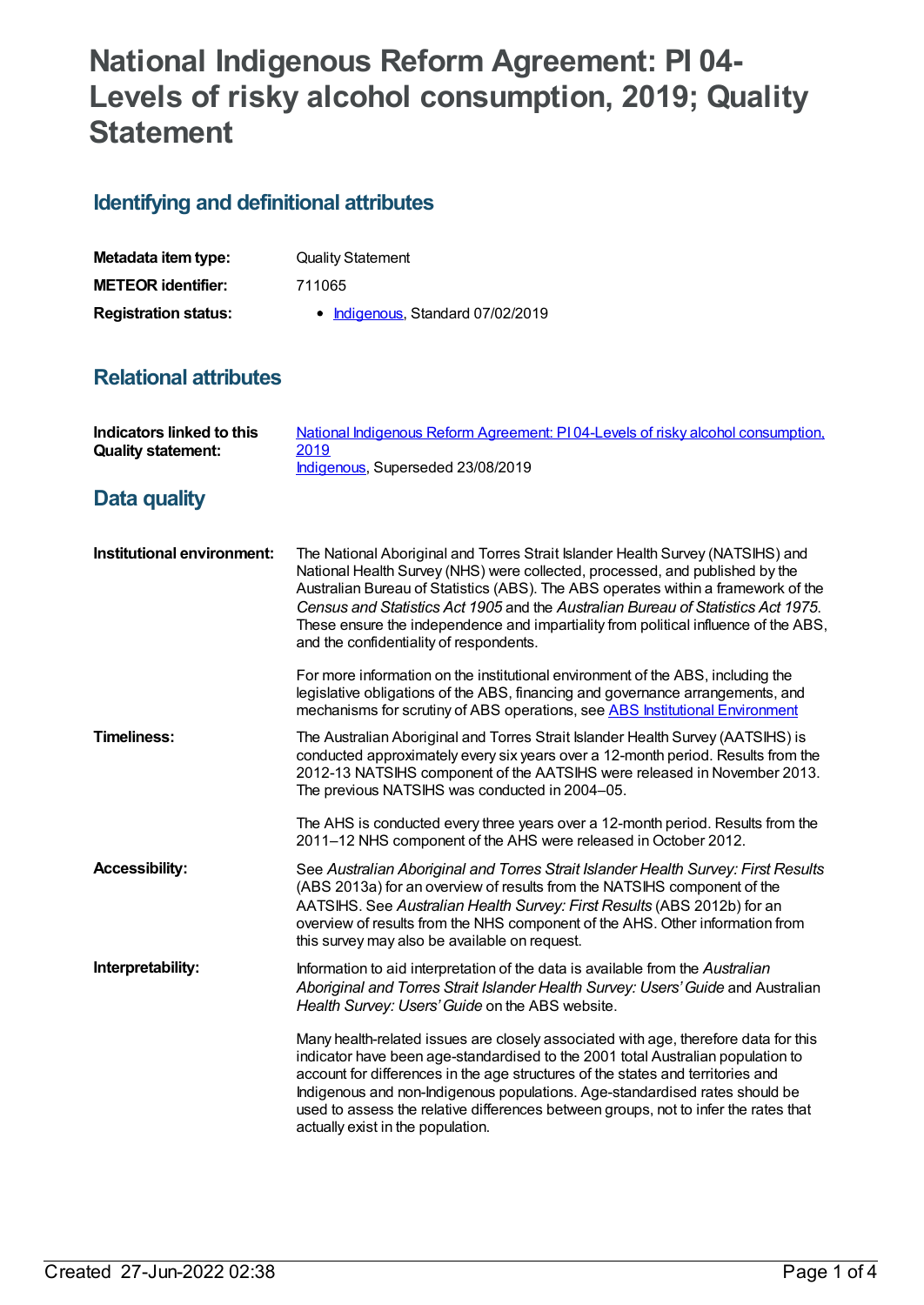**Relevance:** The 2012-13 NATSIHS and NHS component of the Australian Health Survey (AHS) collected self-reported information on alcohol consumption from persons aged 15 years and over. Respondents were asked to report the number of drinks of each type they had consumed, the size of the drinks, and, where possible, the brand name(s) of the drink(s) consumed on each of the most recent three 3 days in the last week on which they had consumed alcohol.

> Intake of alcohol refers to the quantity of alcohol contained in any drinks consumed, not the quantity of the drinks.

To measure against the 2009 NHMRC guidelines (NHMRC 2009), reported quantities of alcoholic drinks consumed were converted to millilitres (mls) of alcohol present in those drinks, using the formula:

alcohol content of the type of drink consumed (%) x number of drinks (of that type) consumed x vessel size (in millilitres).

An average daily amount of alcohol consumed was calculated (i.e. an average over the 7 days of the reference week), using the formula:

average consumption over the 3 days for which consumption details were recorded x number of days consumed alcohol / 7.

According to average daily alcohol intake over the 7 days of the reference week, consumption of more than 2 standard drinks per day on average equated to risky or high-risk consumption.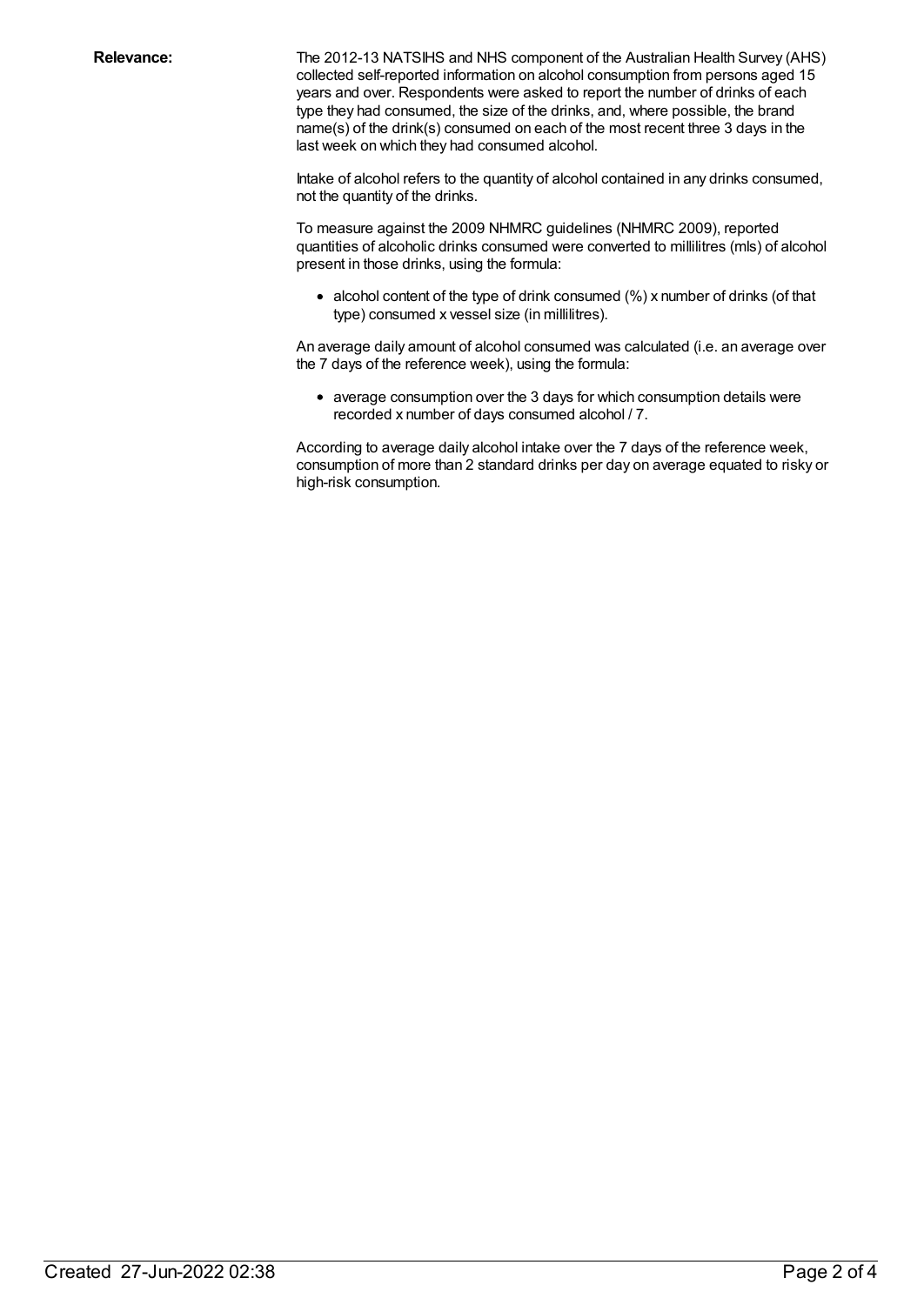**Accuracy:** The AATSIHS was conducted in all states and territories, including very remote areas. Non-private dwellings such as hotels, motels, hospitals, nursing homes and short-stay caravan parks were excluded from the survey. The final response rate for the 2012-13 NATSIHS component was 80.2%. Results are weighted to account for non-response.

> The AHS was conducted in all states and territories, excluding very remote areas. Non-private dwellings such as hotels, motels, hospitals, nursing homes and shortstay caravan parks were also not included in the survey. The exclusion of persons usually residing in very remote areas has only a minor effect on estimates for individual states and territories, except for the Northern Territory where such persons make up approximately 23% of the population. The response rate for the 2011-12 NHS component was 84.8%. Results are weighted to account for nonresponse.

As they are drawn from a sample survey, data for the indicator are subject to sampling error. Sampling error occurs because only a small proportion of the population is used to produce estimates that represent the whole population. Sampling error can be reliably estimated as it is calculated based on the scientific methods used to design surveys. Rates should be considered with reference to their Relative Standard Error (RSE). Estimates with RSEs between 25% and 50% should be used with caution. Estimates with RSEs greater than 50% are generally considered too unreliable for general use.

For the non-Indigenous population, data for Northern Territory for 2007–08 should be used with caution due to large RSEs resulting from the small sample size for Northern Territory in 2007–08.

The collection of accurate data on quantity of alcohol consumed is difficult, particularly where recall is concerned, given the nature and possible circumstances of consumption. The use of the one week reference period (with collection of data for the most recent three days in the last week on which the person drank) is considered to be short enough to minimise recall bias but long enough to obtain a reasonable indication of drinking behaviour. While the last week exact recall method may not always reflect the usual drinking behaviour of the respondent at the individual level, at the population level this is expected to largely average out.

The collection and coding of individual brands and container size ensures that no mental calculation is required of the respondent in reporting standard drinks, and is considered to eliminate potential for the underestimation bias which is known to occur when people convert drinks into standard drinks.

**Coherence:** The AATSIHS and AHS collected a range of other health-related information that can be analysed in conjunction with alcohol risk level.

> Aggregate levels of alcohol consumption for the total population implied by the AHS are somewhat less than the estimates of apparent consumption of alcohol based on the availability of alcoholic beverages in Australia from taxation and customs data; see *Apparent Consumption of Alcohol, 2010-11* (ABS 2012a). This suggests a tendency towards under-reporting of alcohol consumption in self-report surveys.

> Other collections, such as the National Drug Strategy Household Survey (NDSHS), report against the same NHMRC guidelines. Results from the most recent NDSHS in 2010 show slightly lower estimates for long-term harm from alcohol than in the 2011-13 AHS. These differences may be due to the greater potential for nonresponse bias in the NDSHS and the differences in collection methodology.

#### **Source and reference attributes**

**Submitting organisation:** Australian Bureau of Statistics